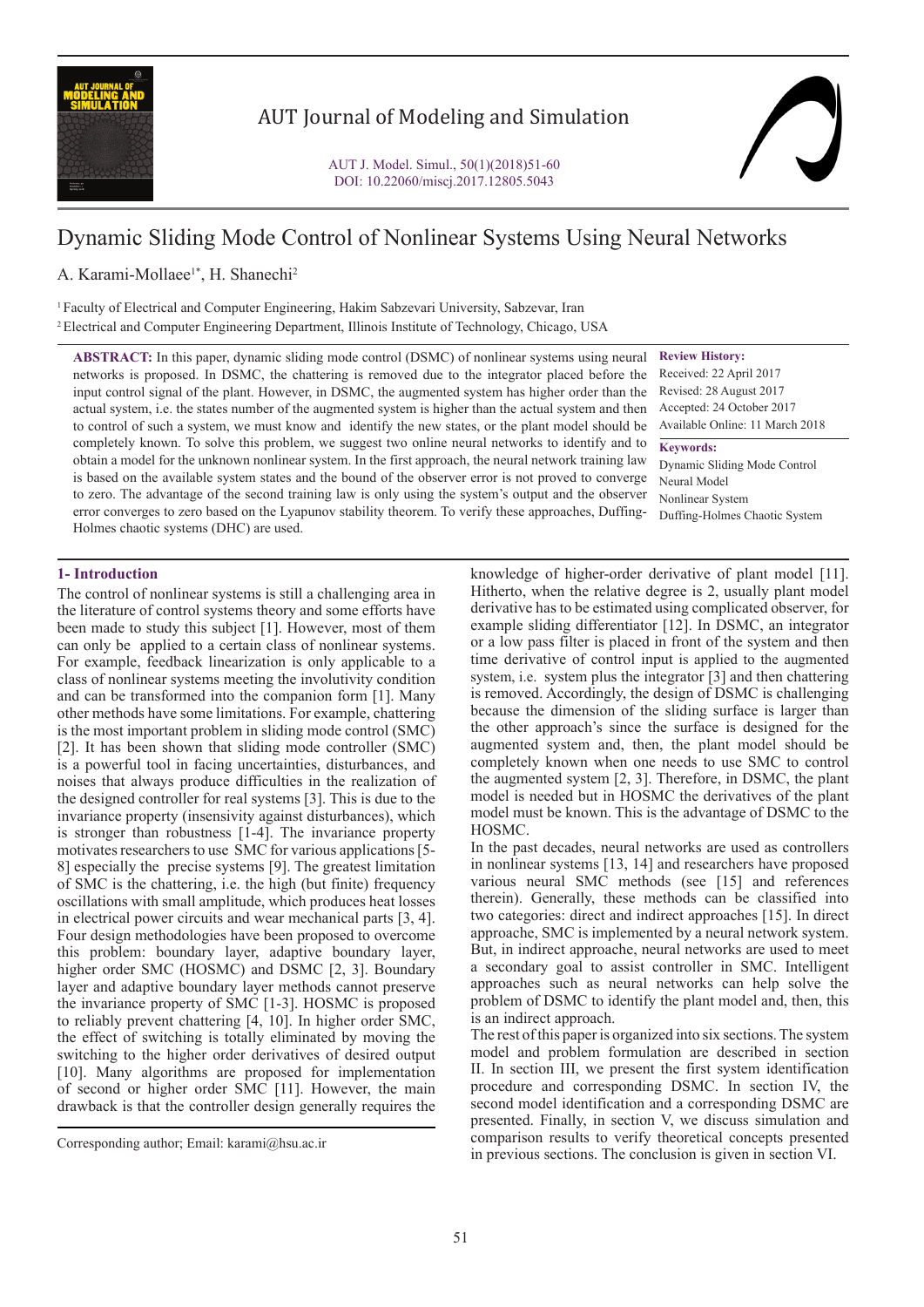### **2- Problem Formulation**

Consider the following single input nonlinear system:

$$
\dot{x}_i = x_{i+1} : i = 1, 2, ..., n-1,\n\dot{x}_n = f(x) + u,\n y = C^T x,
$$
\n(1)

where  $x = [x_1, x_2, ..., x_n]^T$  is a vector state, *u* is the input control signal and *y* is the system output dependent to the states via vector  $C \in R^{n \times 1}$  and, moreover, the function  $f(x)$  is unknown. The other form of this equation is as follows:

$$
\begin{aligned} \n\dot{x} &= Ax + Bu + Bg(x), \\
y &= C^T x, \\
g(x) &= f(x) + \sum_{i=1}^n a_i x_i,\n\end{aligned} \tag{2}
$$

and

$$
A = \begin{bmatrix} 0 & 1 & 0 & \dots & 0 \\ 0 & 0 & 1 & \ddots & \vdots \\ \vdots & \vdots & \ddots & \ddots & 0 \\ 0 & 0 & \dots & 0 & 1 \\ -a_1 & -a_2 & \dots & -a_{n-1} & -a_n \end{bmatrix}, B = \begin{bmatrix} 0 \\ 0 \\ \vdots \\ 0 \\ 1 \end{bmatrix}.
$$
 (3)

Assume that  $a_i$ ,  $i = 1, 2, ..., n$  are such that *A* is a Hurwitz matrix i.e. for a symmetric positive definite matrix *Q* , there exists a symmetric positive definite matrix *P* satisfying the following Lyapunov equation:

$$
A^T P + P A = -Q \tag{4}
$$

Our purpose is using DSMC to find a suitable smooth *u* such that,  $x = [x_1, x_2, x_3, \dots, x_n]^T$  and augmented state  $x_{n+1} = \dot{x}_n$ converge to zero. Due to the use of DSMC, closed-loop system is invariant and has acceptable performance. Note that invariance is the inherent property of sliding mode control (SMC) and is stronger than robustness. In DSMC, the switching is filtered due to the integrator which is placed before the input control of the system; then chattering is removed and we will have a smooth *u* . To this aim, an appropriate sliding surface is defined as follows:

$$
s = \lambda x + \lambda_{n+1} x_{n+1}, \lambda = [\lambda_1, \lambda_2, \lambda_3, \dots, \lambda_n]
$$
 (5)

Moreover, note that  $x = [x_1, x_2, x_3, ..., x_n]^T$  and  $x_{n+1}$ converge to zero if *s* becomes zero and the coefficients  $\lambda_1, \lambda_2, ..., \lambda_{n+1}$  are properly chosen such that the polynomial  $\lambda_{n+1} S^n + \lambda_n S^{n-1} + \ldots + \lambda_2 S + \lambda_1 = 0$  is Hurwitz. However, there is a problem with calculation of this surface. The variable  $x_{n+1}$  cannot be evaluated due to the unknown function  $f(x)$ . To solve this problem, neural observers are constructed.

Based on the literature, the neural networks can approximate any real continuous function with an arbitrary accuracy [3, 13]. This means that these networks have universal approximation property [3, 13]. Accordingly, there exists an ideal but unknown weight vector  $w \in R^m$  with an arbitrary large enough dimension *m* such that the system can be written as follows:

$$
\begin{aligned} \n\dot{x} &= Ax + Bu + Bg, \, y = C^T x \\ \ng &= w^T \xi(x) + \varepsilon_x \tag{6} \n\end{aligned}
$$

In which  $\varepsilon_x$  is an arbitrary small reconstruction error with bound  $B_{\varepsilon}$ , i.e.  $|\varepsilon_x| < B_{\varepsilon}$  and moreover,  $\xi(x) : R^n \to R^m$  is the transfer function of the hidden neurons. Now, we propose two procedures to construct neural observers.

# **3- First Proposed Approach**

#### 3- 1- Model Identification

Now, an estimate of (6) is given by:

$$
\begin{aligned}\n\dot{\hat{x}} &= A\hat{x} + Bu + B\hat{g} \\
\hat{g}(x) &= \hat{w}^T \xi(\hat{x}) \\
\hat{y} &= C^T \hat{x}\n\end{aligned} (7)
$$

Defining the observer error as  $\tilde{x} = x - \hat{x}$  and weight vector error as  $\tilde{w} = w - \hat{w}$  and  $\tilde{\xi}(x) = \xi - \hat{\xi}$  where  $\xi = \xi(x)$  and  $\hat{\xi} = \xi(\hat{x})$  and using (6) and (7), the error dynamics can be expressed as:

$$
\dot{\tilde{x}}(t) = A\tilde{x} + B(w^T\xi - \hat{w}^T\hat{\xi} + \varepsilon_x) \n= A\tilde{x} + B(w^T\xi - \hat{w}^T\hat{\xi} - w^T\hat{\xi} + w^T\hat{\xi} + \varepsilon_x) \n= A\tilde{x} + B(w^T\tilde{\xi} + \tilde{w}^T\hat{\xi} + \varepsilon_x)
$$
\n(8)

*Theorem 1:* The observer error  $\tilde{x} = x - \hat{x}$  in (8) converges to the inside of the bound  $B_{\tilde{x}}$  if the weights are updated according to the following equation:

$$
\dot{\hat{w}} = -\eta \hat{\xi} \tilde{x}^T A^{-1} B - \rho \|\tilde{x}\| \hat{w},\tag{9}
$$

$$
B_{\tilde{x}} = \frac{\|P\| \left(4B_w B_{\xi} + B_{\varepsilon}\right) + 2B_{\xi} B_w \|E\| + 6B_w^2}{0.5 \underline{\sigma}(Q)},
$$
\n(10)

where  $\|w\| \le B_w$ ,  $\|\hat{w}\| \le B_w$ ,  $E = \eta \rho^{-1} A^{-1}$ ,  $\eta > 0$  is the learning rate and  $\rho$  is a small positive number.

*Proof:* Consider a Lyapunov function candidate as follows:

$$
V = \frac{1}{2}\tilde{x}^T P \tilde{x} + \frac{1}{2} \tilde{w}^T \rho^{-1} \tilde{w},\tag{11}
$$

where  $P = P^T > 0$  and the time derivative of (11) is given by:  $\dot{V} = \frac{1}{2}\dot{\tilde{x}}^T P \tilde{x} + \frac{1}{2}\tilde{x}^T P \dot{\tilde{x}} + \tilde{w}^T \rho^{-1} \dot{\tilde{w}}$  $\dot{\widetilde{\mathbf{r}}}^T P \widetilde{\mathbf{r}} + \frac{1}{2}$  $=\frac{1}{2}\tilde{\mathbf{x}}^T P \tilde{\mathbf{x}} + \frac{1}{2}\tilde{\mathbf{x}}^T P \dot{\tilde{\mathbf{x}}} + \tilde{\mathbf{w}}^T \rho^{-1} \dot{\tilde{\mathbf{w}}}$  (12)

By inserting  $(8)$ ,  $(9)$ , and  $(4)$  into  $(12)$  and using the equality  $\dot{\widetilde{w}} = -\dot{\hat{w}}$  one obtains:

$$
\dot{V} = -\frac{1}{2}\tilde{x}^T Q \tilde{x} + \tilde{x}^T P B \left( w^T \tilde{\xi} + \tilde{w}^T \hat{\xi} + \varepsilon_x \right) \n+ \tilde{w}^T \hat{\xi} \tilde{x}^T E B + \tilde{w}^T ||\tilde{x}|| (w - \tilde{w}).
$$
\n(13)

Then:

$$
\sim T \sim 1
$$

$$
\tilde{w}^{T} (w - \tilde{w}) \leq B_{w} \|\tilde{w}\| - \|\tilde{w}\|^{2}
$$
\n
$$
\leq 2B_{w}^{2} + 4B_{w}^{2} = 6B_{w}^{2},
$$
\n(14)

$$
\tilde{w}^T \hat{\xi} \tilde{x}^T EB \leq B_{\xi} \|\tilde{w}\| \|\tilde{x}\| \|E\| \leq 2B_{w}B_{\xi} \|E\| \|\tilde{x}\|.
$$

such that  $\|\widetilde{w}\| \le 2B_w$ ,  $\|\xi\| \le B_\xi$ ,  $\|\xi\| \le B_\xi$  and  $\|\widetilde{\xi}(x)\| \le 2B_\xi$ . Now using (13) and (14) results in:

$$
\dot{V} \leq -\frac{1}{2}\underline{\sigma}(Q)\|\tilde{x}\|^2 + \|\tilde{x}\| \|P\| \left(4B_w B_{\xi} + B_{\varepsilon}\right) \n+ 2B_{\xi} B_w \|E\| \|\tilde{x}\| + \left(2B_w^2 + 4B_w^2\right) \|\tilde{x}\|,
$$
\n(15)

where  $\sigma$  denotes minimum singular value. Furthermore, by using bound (10), we obtain the following equation:

$$
\dot{V}(t) \le -0.5\underline{\sigma}(Q) \left( \|\widetilde{x}\| - B_{\widetilde{x}} \right) \|\widetilde{x}\| \tag{16}
$$

Assume that  $\omega(t) = 0.5\sigma(Q)\left(\|\tilde{x}\| - B_{\tilde{x}}\right) \|\tilde{x}\|$  and  $\|\tilde{x}\| > B_{\tilde{x}}$ . Then,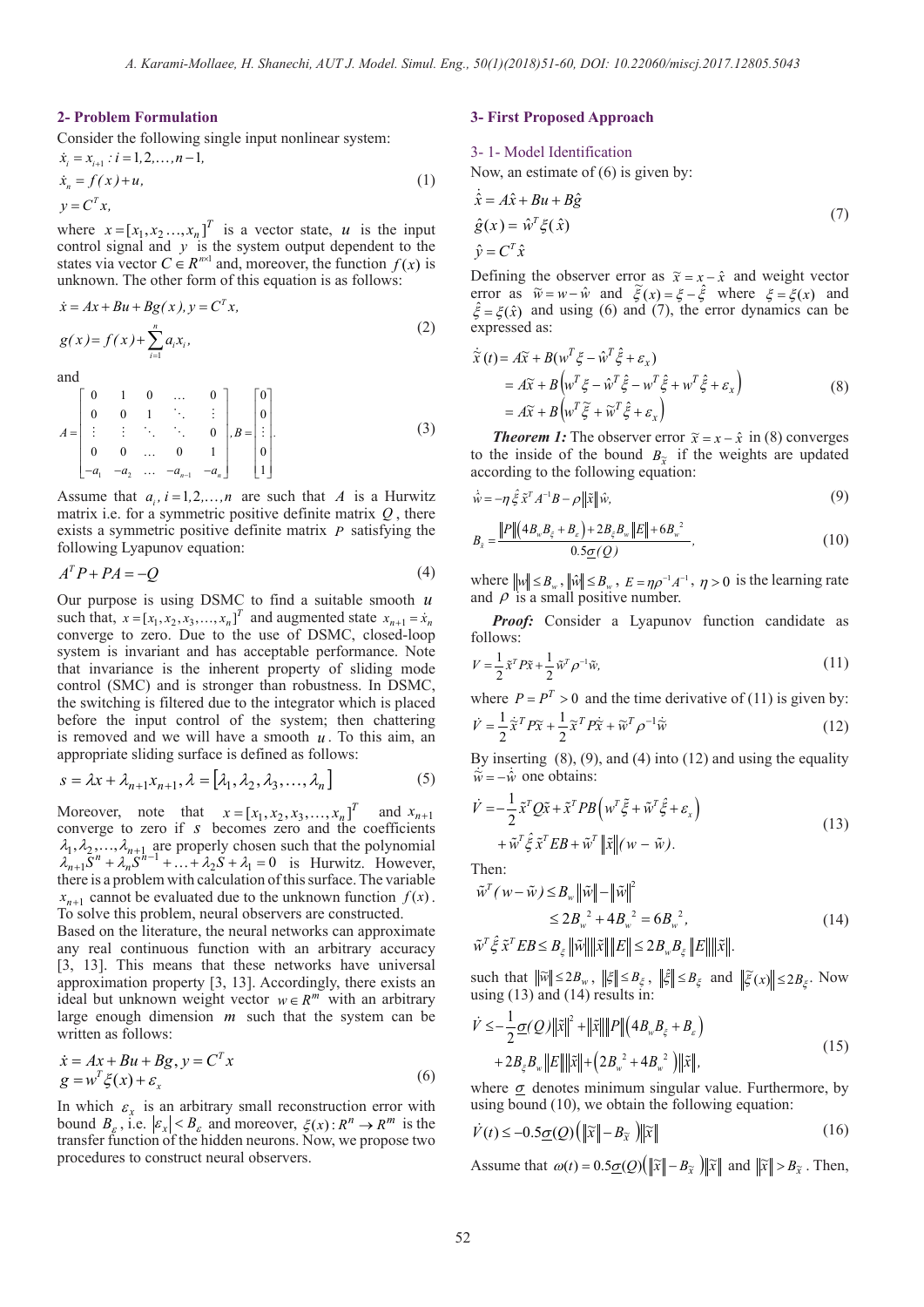one can say that  $\dot{V} \leq -\omega(t) \leq 0$ . Integrating from zero to *t* yields:

$$
0 \le \int_0^t \omega(\tau) d\tau \le \int_0^t \omega(\tau) d\tau + V(t) \le V(0)
$$
\n(17)

when  $t \rightarrow \infty$ , the above integral exists and is less than or equal to  $V(0)$ . Since  $V(0)$  is positive and finite, according to the Barbalat's lemma [1], we will have:

$$
\lim_{t \to \infty} \omega(t) = \lim_{t \to \infty} 0.5 \underline{\sigma}(Q) \left( \|\widetilde{x}\| - B_{\widetilde{x}} \right) \|\widetilde{x}\| = 0 \tag{18}
$$

Since  $0.5 \underline{\sigma}(Q)$  is greater than zero, (18) implies that  $\|\tilde{x}\|$ decreases until it becomes less than  $B_{\tilde{x}}$ , i.e.

 $\lim_{t\to\infty}$   $\|\widetilde{x}\| \leq B_{\widetilde{x}}$ .

This guarantees that  $B_{\tilde{x}}$  is the upper bound of  $\|\tilde{x}\|$ .

*Remark 1:* As mentioned in the introduction, this approach has two disadvantages. Firstly, we assume that the system's states are accessible and, secondly, only boundedness of the observer error to bound  $B_{\tilde{x}}$  is guaranteed. However, this bound may be large. These two issues will be solved in the second proposed approach.

#### 3- 2- Design of DSMC

From equations (5) and (7), we have:

$$
s = \lambda x + \lambda_{n+1} \left( FA\hat{x} + FBu + FB\hat{g} \right)
$$
  
=  $\lambda x + \lambda_{n+1} \left( FA\hat{x} + u + \hat{g} \right)$ , (19)

where  $F = [0, 0, ..., 0, 1] \in R^{1 \times n}$  and therefore:

$$
\begin{split}\n\dot{s} &= \lambda \dot{x} + \lambda_{n+1} \left( F A \dot{\hat{x}} + \dot{u} + \dot{\hat{g}} \right) \\
&= \sum_{i=1}^{n-1} \lambda_i \hat{x}_{i+1} + \lambda_n \left( F A \hat{x} + u + \hat{g} \right) \\
&+ \lambda_{n+1} \left( F A (A \hat{x} + B u + B \hat{g}) + \dot{u} + F \dot{\hat{g}} \right) \\
&= \sum_{i=1}^{n-1} \lambda_i \hat{x}_{i+1} + \lambda_n \left( F A \hat{x} + u + \hat{w}^T \hat{\xi} \right) \\
&+ \lambda_{n+1} \left( F A^2 \hat{x} + F A B u + F A B \hat{g} + \dot{u} + \dot{\hat{g}} \right)\n\end{split} \tag{20}
$$

Such that  $\dot{\hat{g}}$  is known and can be calculated from equations (7) and (9) as follows:

$$
\dot{\hat{g}}(x) = \dot{\hat{w}}^T \hat{\xi} + \hat{w}^T \dot{\hat{\xi}}
$$
\n
$$
= (-\eta \hat{\xi} \tilde{x}^T A^{-1} B - \rho ||\tilde{x}|| \hat{w})^T \hat{\xi} + \hat{w}^T \frac{\partial \xi(\hat{x})}{\partial \hat{x}} \dot{\tilde{x}} \qquad (21)
$$
\n
$$
= (-\eta \hat{\xi} \tilde{x}^T A^{-1} B - \rho ||\tilde{x}|| \hat{w})^T \hat{\xi}
$$
\n
$$
+ \hat{w}^T \frac{\partial \xi(\hat{x})}{\partial \hat{x}} \Big( A\hat{x} + Bu + B\hat{w}^T \hat{\xi} \Big).
$$

*Theorem 2:* The following dynamical equation causes the sliding surface *s* as in (19) converges to zero:

$$
\dot{u} = \frac{-k_1 \operatorname{sign}(s) - k_2 s - \sum_{i=1}^{n-1} \lambda_i \hat{x}_{i+1}}{\lambda_{n+1}} + \frac{-\lambda_n \left( F A \hat{x} + u + \hat{w}^T \hat{\xi} \right)}{\lambda_{n+1}} - \left( F A^2 \hat{x} + F A B u + F A B \hat{g} + \hat{\xi} \right),
$$
\n(22)

$$
k_1 > 0 \quad \text{and} \quad k_2 > 0 \tag{23}
$$

*Proof:* Consider the Lyapunov function  $V = 0.5s^2$ , then,  $\dot{V} = s\dot{s}$  and replacing *u* from equation (22) into (20) follows that:

$$
\dot{s} = -k_1 \operatorname{sign}(s) - k_2 \, s \tag{24}
$$

Hence:

$$
\dot{V} = -k_1|s| - k_2 s^2 \le -k_1|s| \tag{25}
$$

Suppose  $t_f$  is the finite reaching time to the sliding surface, i.e.  $s(t_f) = 0$ , then, it is easy to show that  $t_f \le |s(0)|/k_1$ .

# **4- Second Proposed Approach**

#### 4- 1- Model Identification

In the second approach, the proposed observer for  $(6)$  is given by:

$$
\dot{\hat{x}} = A\hat{x} + B(u + \hat{g} + k_x(y - \hat{y})) + T(y - \hat{y})
$$
  

$$
\hat{g}(x) = \hat{w}^T \xi(\hat{x}) = \hat{w}^T \hat{\xi}
$$
 (26)

where observer gain vector  $T \in R^{n \times 1}$  are chosen such that  $A_s = A - TC^T$  is stable, i.e., for any symmetric positive definite matrix *Q* , there exists a symmetric positive definite matrix *P* satisfying the following Lyapunov equation,

$$
A_s^T P + P A_s = -Q. \tag{27}
$$

By subtracting (26) from (6), we obtain:

$$
\dot{\tilde{x}} = A\tilde{x} + B\left(w^T \xi(x) + \varepsilon_x\right) \n- B\left(\hat{w}^T \xi(\hat{x}) + k_x(y - \hat{y})\right) - T(y - \hat{y}) \n= A_s \tilde{x} + B\left(w^T \xi(x) - \hat{w}^T \xi(\hat{x})\right) \n+ B\left(-k_x(y - \hat{y}) + \varepsilon_x\right) \n+ B\left(w^T \xi(x) - \hat{w}^T \xi(\hat{x}) - k_x(y - \hat{y}) + \varepsilon_x\right) \n= A_s \tilde{x} + B\left(w^T \xi(x) - \hat{w}^T \xi(\hat{x}) - w^T \xi(\hat{x})\right) \n+ B\left(w^T \xi(\hat{x}) - k_x(y - \hat{y}) + \varepsilon_x\right) \n= A_s \tilde{x} + B\left(\tilde{w}^T \hat{\xi} + w^T \tilde{\xi} - k_x(y - \hat{y}) + \varepsilon_x\right).
$$
\n(28)

*Theorem 3:* By using the following adaptive weight law:  $\dot{\hat{w}} = k_w \hat{\xi} \tilde{v} - 4k_e k_w |\tilde{v}| \hat{w}$  (29)

the estimation error  $\tilde{x}(t)$  converges to zero if  $k_{r} \to \infty$  with  $k_w > 0$  and  $k_e > 0$  and  $\tilde{y} = y - \hat{y}$ .

*Proof:* Consider the following Lyapunov function:

$$
V(t) = \frac{1}{2} \tilde{\mathbf{x}}^T P \tilde{\mathbf{x}} + \frac{1}{2k_w} \tilde{\mathbf{w}}^T \tilde{\mathbf{w}}
$$
(30)

Taking the derivative of  $V(t)$  with respect to time yields:

$$
\dot{V}(t) = \frac{1}{2}\tilde{x}^T P \tilde{x} + \frac{1}{2}\tilde{x}^T P \dot{\tilde{x}} + \frac{1}{k_w} \tilde{w}^T \dot{\tilde{w}} \tag{31}
$$

Inserting (27) and (28) into the above equation indicates that :

$$
\dot{V}(t) = -\frac{1}{2}\tilde{x}^T Q \tilde{x} + \tilde{x}^T P B (w^T \tilde{\xi} + \varepsilon_x) \n- k_x \tilde{x}^T C B^T P \tilde{x} + \tilde{w}^T \left( \frac{1}{k_w} \tilde{w} + \hat{\xi} B^T P \tilde{x} \right)
$$
\n(32)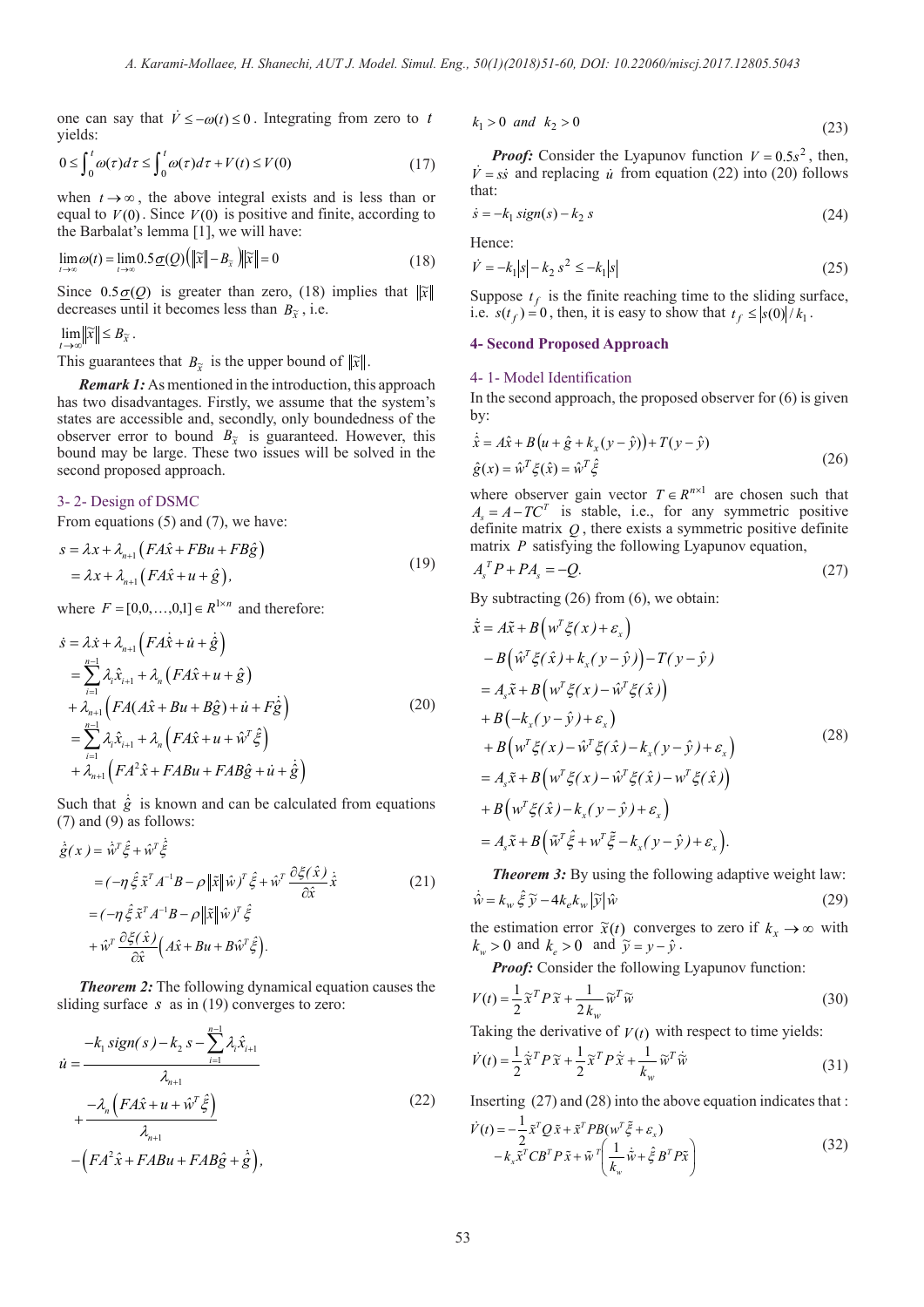Using the equality  $\dot{\tilde{w}} = -\dot{\hat{w}}$  and tuning law (29) in the above equation leads to:

$$
\dot{V}(t) = -\frac{1}{2}\tilde{x}^T Q \tilde{x} + \tilde{x}^T P B(w^T \tilde{\xi} + \varepsilon_x) \n- k_x \tilde{x}^T C B^T P \tilde{x} + 4 k_e |\tilde{y}| \tilde{w}^T \hat{w}.
$$
\n(33)

Here, consider the properties of positive definite matrices *Q* and  $\overrightarrow{P}$ , and using  $\overrightarrow{w} = \overrightarrow{w} - \overrightarrow{w}$ , the above equation yields:  $T = \lambda \ln 12$ 

$$
\dot{V}(t) \leq -\left(0.5\underline{\sigma}(Q) + k_x \underline{\sigma}(CB^T P)\right) \|\tilde{x}\|^2 \n+ \overline{\sigma}(PB)(2B_w B_{\xi} + B_{\varepsilon}) \|\tilde{x}\| \n- 4k_{\varepsilon}(\|\tilde{w}\|^2 - B_w \|\tilde{w}\|) |\tilde{y}|.
$$
\n(34)

whereas  $\left| w^T \tilde{\xi} + \varepsilon_x \right| \leq 2B_w B_{\xi} + B_{\varepsilon}$ . Now, we define  $B_{\tilde{x}}$  as follows:

$$
B_{\tilde{x}} = \frac{\sigma(PB)(2B_w B_{\xi} + B_{\varepsilon}) + k_e B_w^2 ||C||}{0.5 \underline{\sigma}(Q) + + k_x \underline{\sigma}(CB^T P)},
$$
\n(35)

where  $\overline{\sigma}$  and  $\sigma$  denote maximum and minimum singular values, respectively; therefore:

$$
\dot{V}(t) \leq -\left(0.5\underline{\sigma}(Q) + k_x \underline{\sigma}(CB^T P)\right)
$$
\n
$$
\left(\|\tilde{x}\| - B_{\tilde{x}}\right) \|\tilde{x}\| - 4k_e \left(\|\tilde{w}\| - \frac{1}{2}B_w\right)^2 |\tilde{y}|,
$$
\nor:\n
$$
\dot{V}(t) \leq -\left(0.5\underline{\sigma}(Q) + k_x \underline{\sigma}(CB^T P)\right)
$$
\n(37)

$$
\left(\left\|\tilde{x}\right\| - B_{\tilde{x}}\right) \left\|\tilde{x}\right\|.\tag{37}
$$

Take  $(t) = (0.5 \underline{\sigma}(Q) + k_x \underline{\sigma}(CB^T P)) (\|\tilde{x}\| - B_{\tilde{x}})\|\tilde{x}\|$  and suppose  $\|\widetilde{x}\| > B_{\widetilde{x}}$ ; then, one can write  $\widetilde{V} \leq -\omega(t) \leq 0$ . Integrating  $\widetilde{V}$ from 0 into *t* yields:

$$
0 \le \int_0^t \omega(\tau) d\tau \le \int_0^t \omega(\tau) d\tau + V(t) \le V(0). \tag{38}
$$

when  $t \rightarrow \infty$ , the above integral exists and is less than or equal to  $V(0)$ . Since  $V(0)$  is positive and finite, according to the Barbalat's lemma [1], we will have:

$$
\lim_{t \to \infty} \omega(t) =
$$
\n
$$
\lim_{t \to \infty} \left( 0.5 \underline{\sigma}(Q) + k_x \underline{\sigma}(CB^T P) \right) \left( \| \tilde{x} \| - B_{\tilde{x}} \right) \left\| \tilde{x} \right\| = 0
$$
\n(39)

Since  $(0.5\underline{\sigma}(Q) + k_x \underline{\sigma}(CB^T P))$  is greater than 0, (39) implies that  $\widetilde{x}$  decreases until it becomes less than  $B_{\widetilde{x}}$  whose result is  $\lim_{t\to\infty}$   $\|\widetilde{x}\| \leq B_{\widetilde{x}}$ .

This guarantees that  $B_{\tilde{x}}$  is the upper bound of  $\|\tilde{x}\|$  and it is clear that  $\lim_{k_x \to \infty} B_{\tilde{x}} = 0$ .  $k_x \rightarrow \infty$ 

Then,  $\|\tilde{x}\|$  or  $\tilde{x}$  will converge to zero if  $k_x \to \infty$ .

## 4- 2- Design of DSMC

From equations (5) and (26), we have:  $+\lambda_{n+1} (FA\hat{x} + u + \hat{g} + k_x (y - \hat{y}) + FT(y - \hat{y})).$ <sup>(40)</sup>  $s = \lambda x$ 

Therefore:

$$
\begin{split}\n\dot{s} &= \lambda \dot{x} + \lambda_{n+1} \left( F A \dot{\hat{x}} + \dot{u} + \dot{\hat{g}} \right) \\
&+ \lambda_{n+1} \left( k_x (\dot{y} - \dot{\hat{y}}) + FT (\dot{y} - \dot{\hat{y}}) \right) \\
&= \sum_{i=1}^{n-1} \lambda_i \hat{x}_{i+1} + \lambda_n \left( F A \hat{x} + u + \hat{g} \right) \\
&+ \lambda_n \left( k_x (y - \hat{y}) + FT (y - \hat{y}) \right) \\
&+ \lambda_{n+1} \left( \left[ F A - k_x C^T - FT C^T \right] \left[ A \hat{x} + B u + B \hat{g} \right] \right) \\
&+ \lambda_{n+1} \left( \left[ F A - k_x C^T - FT C^T \right] \left[ k_x B (y - \hat{y}) \right] \right) \\
&+ \lambda_{n+1} \left( \left[ F A - k_x C^T - FT C^T \right] \left[ T (y - \hat{y}) \right] \right) \\
&+ \lambda_{n+1} \left( \dot{u} + \dot{\hat{g}} + \phi \right), \\
& \phi = k_x \dot{y} + FT \dot{y} = k_x C^T \dot{x} + FT C^T \dot{x} \\
&= \left( k_x C^T + FT C^T \right) \dot{x}.\n\end{split}
$$
\n(41)

Such that  $\dot{g}$  is known and can be calculated from equations  $(26)$  and  $(29)$  as follows:

$$
\dot{\hat{g}}(x) = \dot{\hat{w}}^T \hat{\xi} + \hat{w}^T \dot{\hat{\xi}} = (k_w \hat{\xi} \tilde{y} - 4k_e k_w | \tilde{y} | \hat{w})^T \hat{\xi} \n+ \hat{w}^T \frac{\partial \xi(\hat{x})}{\partial \hat{x}} \dot{\hat{x}} = (k_w \hat{\xi} \tilde{y} - 4k_e k_w | \tilde{y} | \hat{w})^T \hat{\xi} \n+ \hat{w}^T \frac{\partial \xi(\hat{x})}{\partial \hat{x}} \left( A\hat{x} + Bu + B\hat{w}^T \hat{\xi} \right) \n+ \hat{w}^T \frac{\partial \xi(\hat{x})}{\partial \hat{x}} \left( k_x B(y - \hat{y}) + T(y - \hat{y}) \right).
$$
\n(42)

Moreover, the unknown terms are placed in  $\varphi$ . Variable  $\varphi$ is considered as uncertainty due to its dependency to the unknown variable  $\dot{v} = C^T \dot{x}$ .

*Theorem 4:* The following dynamical equation causes the sliding surface *s* as in (40) to converge to zero:

$$
\dot{u} = \frac{-k_1 \text{sign}(s) - k_2 s - \sum_{i=1}^{n-1} \lambda_i \hat{x}_{i+1}}{\lambda_{n+1}} - \frac{\lambda_n (F A \hat{x} + u + \hat{g} + k_x (y - \hat{y}) + FT (y - \hat{y}))}{\lambda_{n+1}}
$$
(43)

$$
-([FA-kxCT - FTCT][A\hat{x} + Bu + B\hat{g}])
$$
  
\n
$$
-([FA-kxCT - FTCT][kxB(y - \hat{y})])
$$
  
\n
$$
-([FA-kxCT - FTCT][T(y - \hat{y})] + \hat{g}),
$$
  
\n
$$
k_1 = \lambda_{n+1} B_{\phi} + \varepsilon, \varepsilon > 0 \text{ and } k_2 > 0.
$$
 (44)

where  $B_{\varphi}$  is the bound of  $\varphi$ , i.e.  $|\varphi| \leq B_{\varphi}$ .

Proof: Consider the Lyapunov function  $V = 0.5s^2$ , then,  $\dot{V} = s\dot{s}$  and, moreover, replacing  $\dot{u}$  from (43) into (41) follows that:

$$
\dot{s} = -k_1 \operatorname{sign}(s) - k_2 \, s + \lambda_{n+1} \, \varphi \tag{45}
$$

Hence: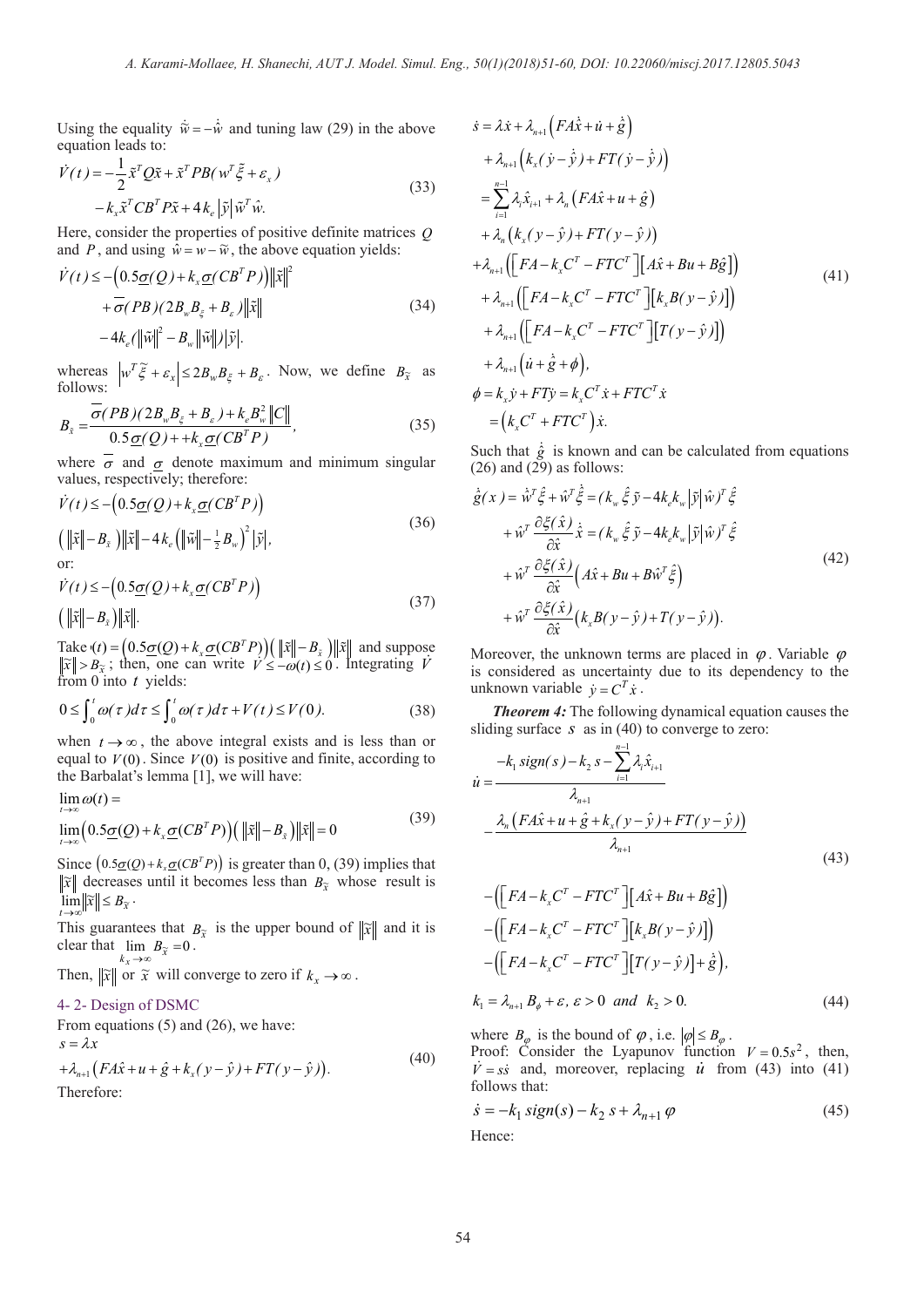$$
\dot{V} = -k_1 |s| - k_2 s^2 + \lambda_{n+1} \phi s
$$
  
\n
$$
\leq - (k_1 - \lambda_{n+1} \phi) |s| \leq - (k_1 - \lambda_{n+1} B_\phi) |s|.
$$
\n(46)

Now, consider  $k_1$  as in (44). Then:

$$
\dot{V} \le -\varepsilon \, |s|.\tag{47}
$$

Suppose  $t_f$  is the finite reaching time to the sliding surface, i.e.  $s(t_f) = 0$ , then, it is easy to show that  $t_f \le |s(0)|/\varepsilon$ .

## **5- Simulation Result**

In the following examples, the proposed method is applied to a nonlinear system to show the effectiveness of these approaches. Consider the following model of Duffing-Holmes chaotic systems (DHC) [16, 17]:

$$
\dot{x}_1 = x_2
$$
  
\n
$$
\dot{x}_2 = f(x, u)
$$
  
\n
$$
= b_1 x_1 + b_2 x_2 + b_3 x_1^3 + b_4 \cos(1.2t) + u
$$
  
\n
$$
x = [x_1, x_2]^T
$$
\n(48)

where  $b_2$  is the damping ratio,  $b_1x_1 + b_3x_1^3$  is the recoverability term,  $b_4 \cos(1.2t)$  is the force period term and *u* is the input control signal [16]. We select  $b_1 = 1$ ,  $b_2 = -0.2$ ,  $b_3 = -1$ ,  $b_4 = 0.32$  and  $x(0) = [-2,1]^T$  where (48) is in the chaotic case which is shown in figure 1. Moreover,  $\hat{x}(0) = [0,0]^T$  and also  $\lambda = [10, 10]$ ,  $\lambda_3 = 0.1$ . The initial conditions of the weight vector are all set to zero and:

$$
A = \begin{bmatrix} 0 & 1 \\ -2 & -4 \end{bmatrix}, w = \begin{bmatrix} 0 & 0 & 0 \\ 0 & 0 & 0 \end{bmatrix}
$$
 (49)

and also:

 $\xi_1 = 2/(1 + \exp(-2[1,0]x)) - 1$ <br>  $\xi_2 = 2/(1 + \exp(-2[0,1]x)) - 1$  (50)  $\xi_2 = 2/(1 + \exp(-2[0,1]x)) - 1$ 

The simulations are done by MATLAB with the sample time 0.01. The controller parameters are chosen as  $k_1 = 0.17$  and  $k_2 = 20$ .

*Example 1:* In this example, the first proposed approach in section 3 has been simulated. The network tuning parameters are chosen as  $\eta = 50$  and  $\rho = 10$ . Figures 2, 3, 4 and 5 show the simulation results. From Figure 3, we can see the stability of the closed-loop system and neural observer since the system states converge to zero. Figure 4.a shows the input control signal which is without chattering. Note that Figure 4.b is not important for us because it is before the integrator and is not applied to the system.

*Example 2:* In this example, the second proposed approach in section 4 has been simulated. The network tuning parameters are chosen as  $k_w = 5$ ,  $k_e = 3$  and  $k_x = 50$  and also  $C = [0,1]^T$ . Figures 6, 7, 8 and 9 show the simulation results.

Comparison: We can see the convergence in example 2 is better because the bound  $B_{\tilde{x}}$  converges to zero in example 2.

#### **6- Conclusion**

In this paper, two new approaches for the control of nonlinear systems based on dynamic sliding mode controller (DSMC) are proposed which is used to control Duffing-Holmes chaotic system (DHC). To solve the problem of DSMC, neural observer is used. Two neural observers are presented, the first observer is based on accessible system states and the observer error converges to a bound which is not guaranteed to be small, but in the second neural observer we only use system output and we prove observer error converges to zero. Because of using DSMC, chattering is removed completely. Moreover, the proposed approach preserves all the main properties of SMC such as invariance and simplicity in the design and implementation. Simulation results show the effectiveness of these approaches.



**Fig. 1. Chaotic behavior of Duffing-Holmes system**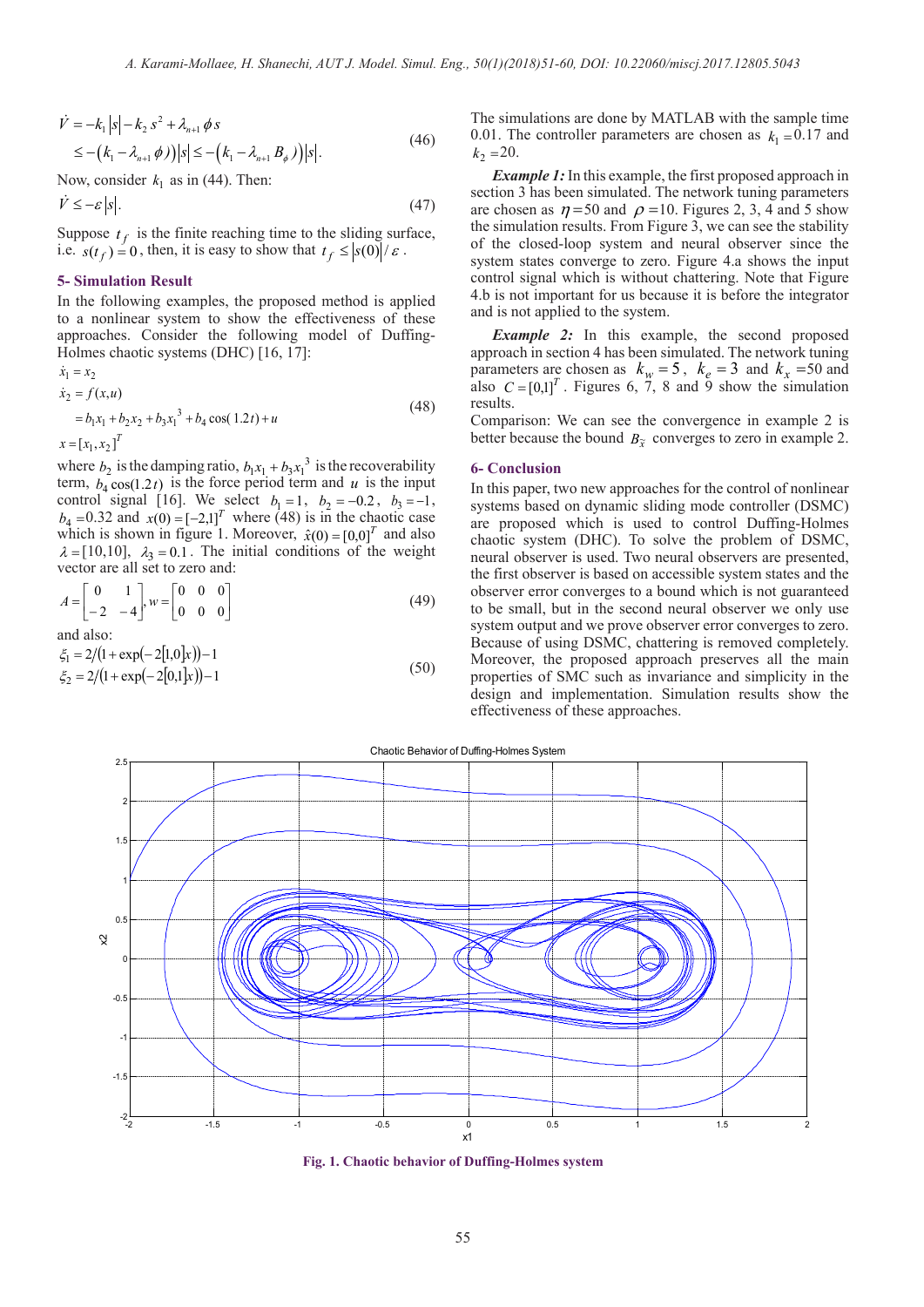

**Fig. 2. System states and their estimations (a) first state and (b) second state (in example 1)**



**Fig. 3. (a) sliding surface and (b) norm of weights matrix (in example 1)**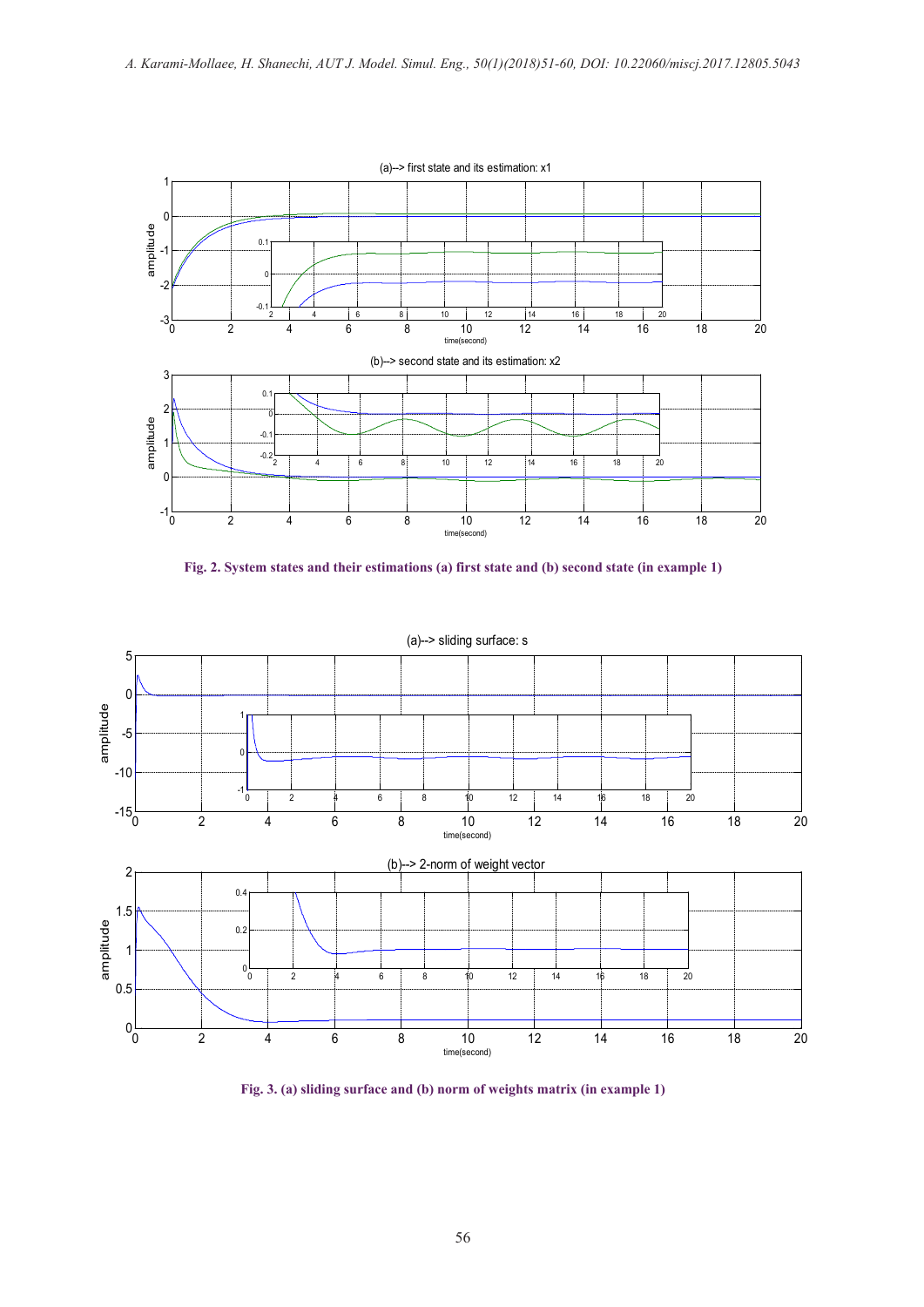





Behavior of Duffing-Holmes system with controller

**Fig. 5. Behavior of Duffing-Holmes system (in example 1)**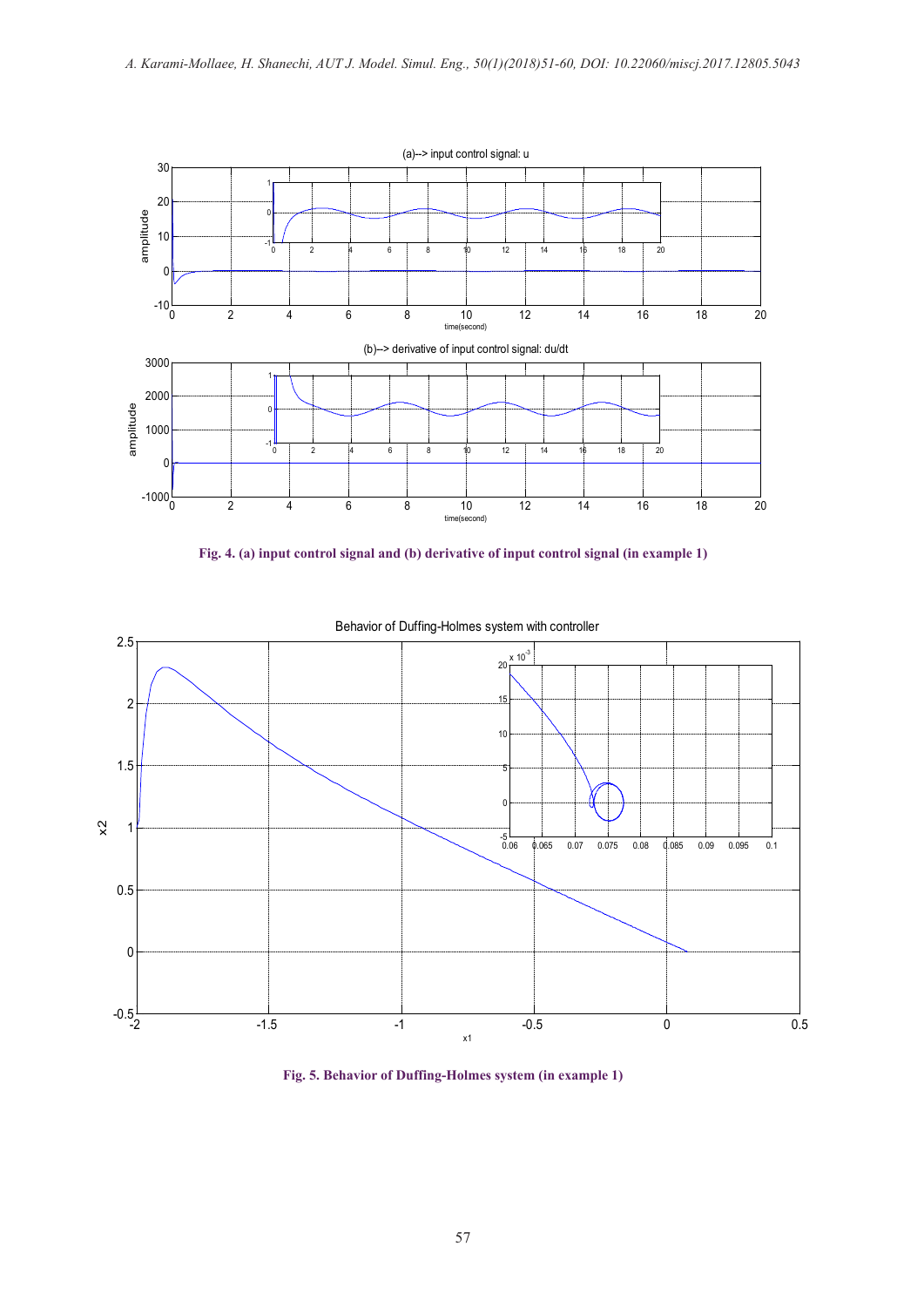





**Fig. 7. (a) sliding surface and (b) norm of weights matrix (in example 2)**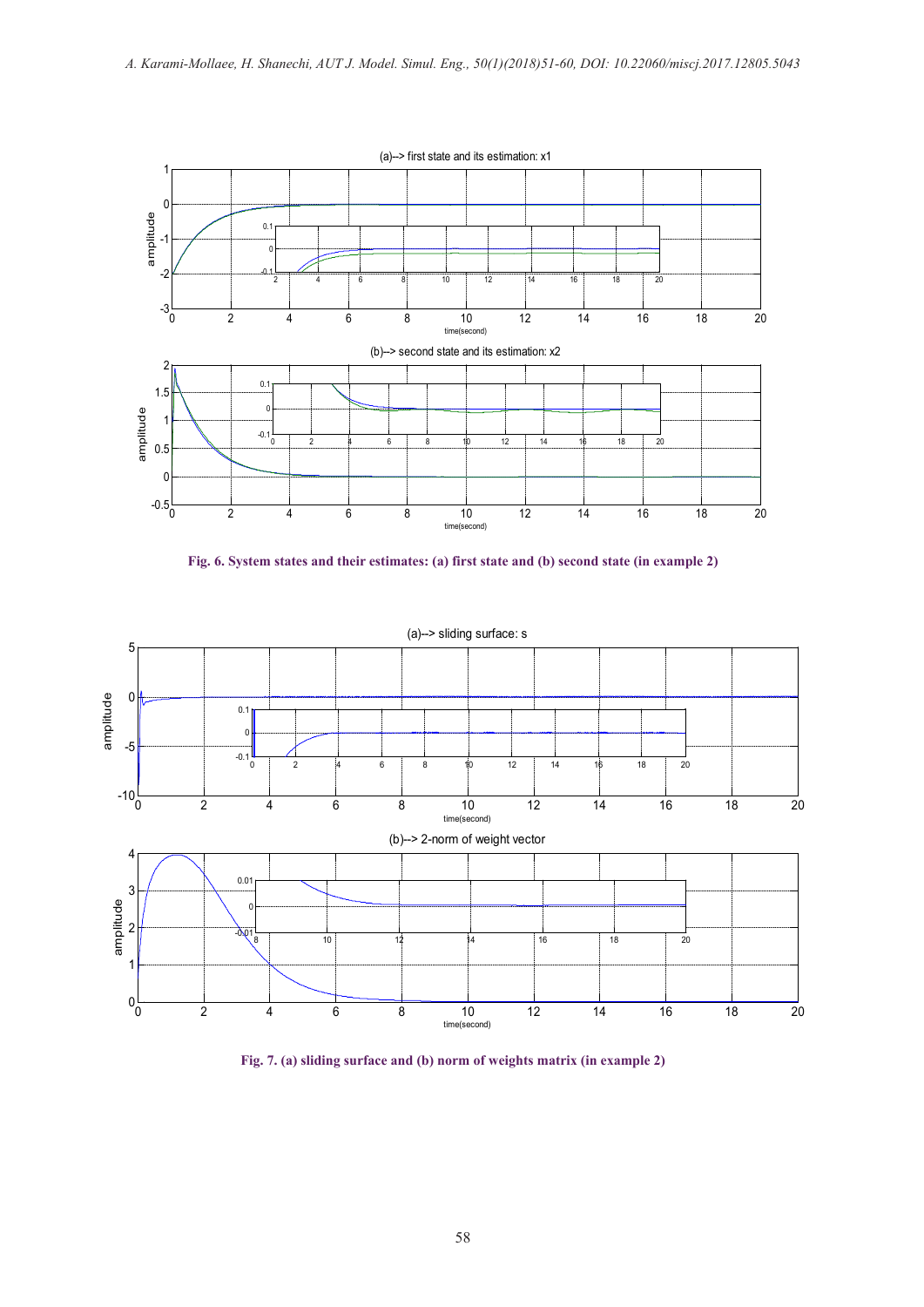

**Fig. 8. (a) input control signal and (b) derivative of input control signal (in example 2)**



Behavior of Duffing-Holmes system with controller